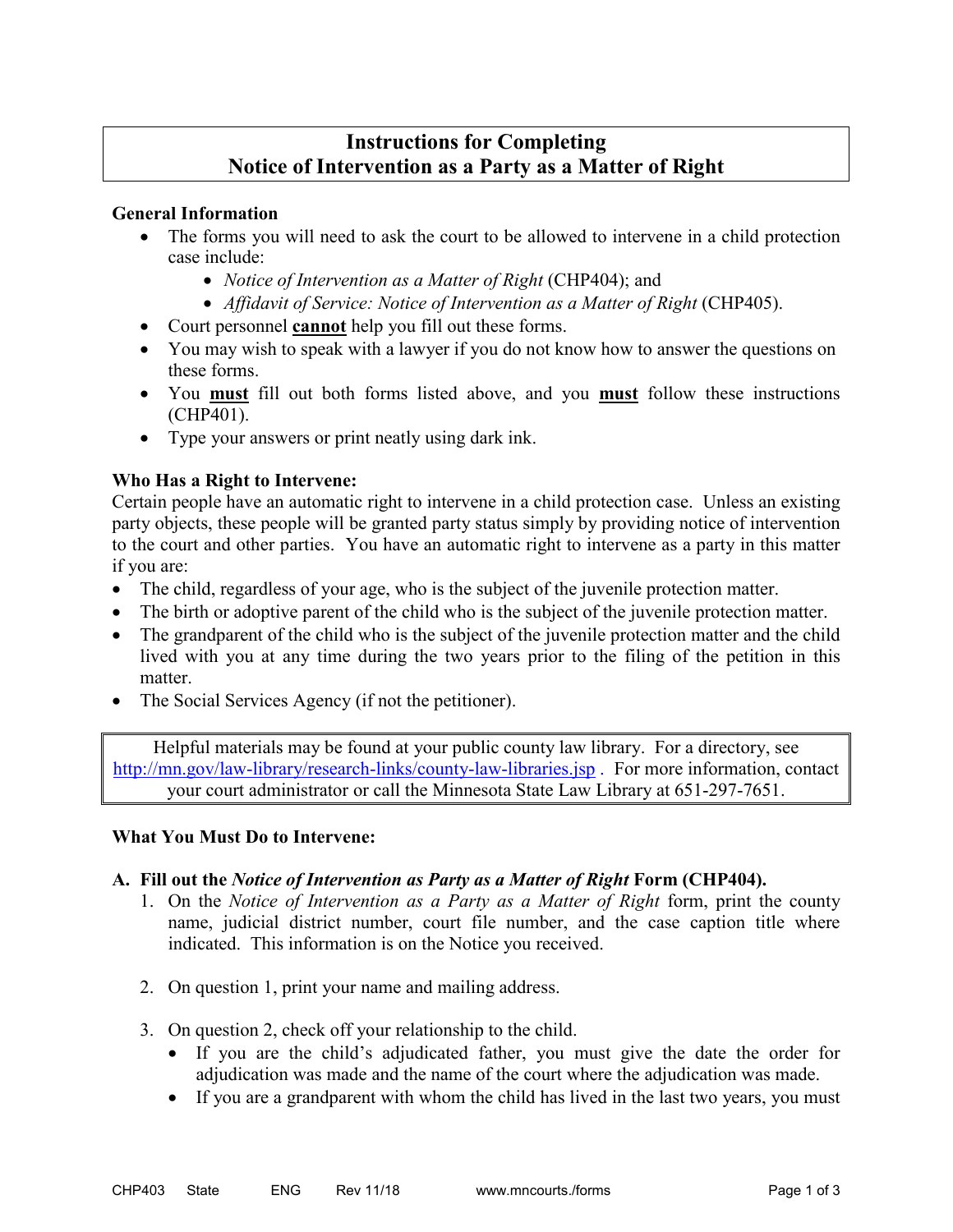give the name of your child who is the grandchild's parent, and give the dates the grandchild lived with you during the past two years.

# **You may be asked to repeat these statements under oath at the time of a court hearing if a hearing is required.**

4. Sign your name.

# **B. Provide copies of the completed** *Notice of Intervention as a Party as a Matter of Right*  **form to all other parties involved in the case.**

#### **Overview**

The parties (or, if represented, the parties' attorneys) must receive a copy of your completed *Notice of Intervention as a Party as a Matter of Right*. This is called "service of process." The papers can be served personally (hand-delivered), or by mail.

#### **Who Can Serve**

The forms you have prepared can be served by any of the following:

- The sheriff;
- Another adult: or
- You.

# **How to Serve**

- 1. Make copies of the completed and signed *Notice of Intervention as a Party as a Matter of Right*" form. Make enough copies for each party and one for your files.
- 2. For each party, prepare an envelope with the party's name and mailing address (or the name and address of the party's attorney if represented) and put one **copy** of the completed and signed *Notice of Intervention as a Party as a Matter of Right* form in each envelope.
- 3. **Personal Service.** The server **hand-delivers** the envelopes to each of the parties. **OR**

**Service by Mail.** The server places the envelopes in the **U.S. mail**, and mails them to the parties. Be sure there is sufficient postage.

4. The server who mailed or hand-delivered the envelopes to the parties must fill out the *Affidavit of Service in Notice of Intervention as a Matter of Right* form (CHP405), and then sign the form under penalty of perjury. By signing the affidavit under penalty of perjury, the server is stating that the information in the affidavit is true to the best of his / her knowledge. Perjury is the crime of intentionally lying or misrepresenting the truth, punishable by jail or other sanctions. Make one copy of the completed and signed *Affidavit of Service in Notice of Intervention as a Matter of Right* form and keep it for your files.